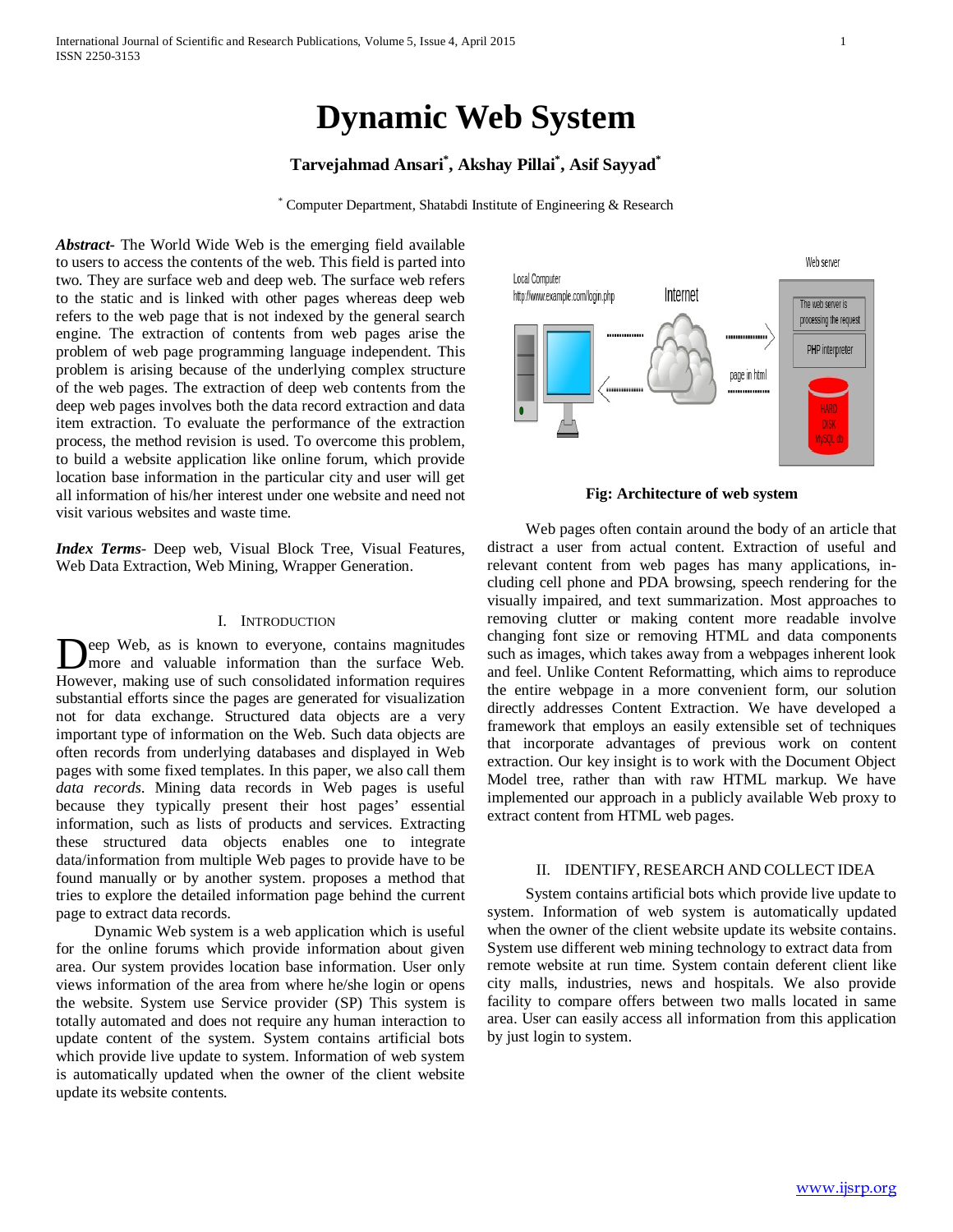

## **Fig: Internal working diagram**

## III. EXISTING SYSTEM

 The web page is displayed regularly in a two-dimensional media, it made users to browse the contents of the web page. A promising research direction is opened where the visual features are utilized to extract deep web data automatically. It also utilizes some non-visual information. The non-visual feature includes the same type of font, frequently occurring symbols and data types are also used. Since the web pages displayed consist most of text and images, web page layout and font are considered as visual information. The fonts are determined by its size, face, color, frame, etc., These visual features are important for identifying special information in the pages. To perform this, the features used are position, layout, appearance and content. The position features describes the location of the data region on deep web page. The layout features describes how the data records in the data region is typically arranged. The appearance features which captures the visual features with in data records. The content features indicate the regularity of the contents in the data records. The proposed system extracts both the structured as well as the unstructured pages.



## IV. PROPOSED SYSTEM

 The World Wide Web (WWW) has been an excellent medium for a number of benefits of mankind. It has facilitated communication between people located in any part of the world. It has provided access to unlimited information in various genres. Apart from a number of services, numerous kinds of entertainment factors can also be found on the Web. But to search information of our interest we have to visit various web applications and thus 100s of web pages. This consumes lots of time. Therefore we are introducing such a system called Dynamic Web System which gives information related to various items under one web application so that you can get the information of your interest on one click. Dynamic Web System is a web application which is useful for the online forum which provides information about given area. In this web application user will get the information of the city from where user logins. The information includes the offers on various items like Mobiles, Electronics, Lifestyles, Kids(Toys), Health related items, Gifts and current news in the city. Here the user need not redirect to other client web application, he gets the readymade information of his interest on our web application itself. Also user gets information related to all kind of material under one web application.

 *User Friendly:* The existing approach dense a very tedious job to the user in order to search a specific information while he is travelling or varying from city to city so taking this work under consideration the proposed system will act user friendly and will also act intellectually in order to give information to the user which he expects and also the user does not need's to move and hunt here and there for that specific information this will definitely make information retrieval very easy and handy to user.

 *Dynamic Content Retrieval :-*The which a user will search will be displayed to him dynamically now a days this information is basically provided statically to the user which is the time consuming process and also the information is not updated to a greater extent thus using this app user can retrieve the data dynamically

 *Time Utilizing Application:-*As seen before in static system data retrieval requires more time as compared to static system this will definitely help user to find the required data and save time

 *No need to surfing on net for information:-*Using this application there is no need to find open number of tab's hunt for information which is required by user the machine will automatically act as a smart machine and will provide the most Frequent data to the user.



**Fig: Block diagram**

## V. IMPLEMENTATIONS

 System use different web mining technology to extract data from remote website at run time. System contain different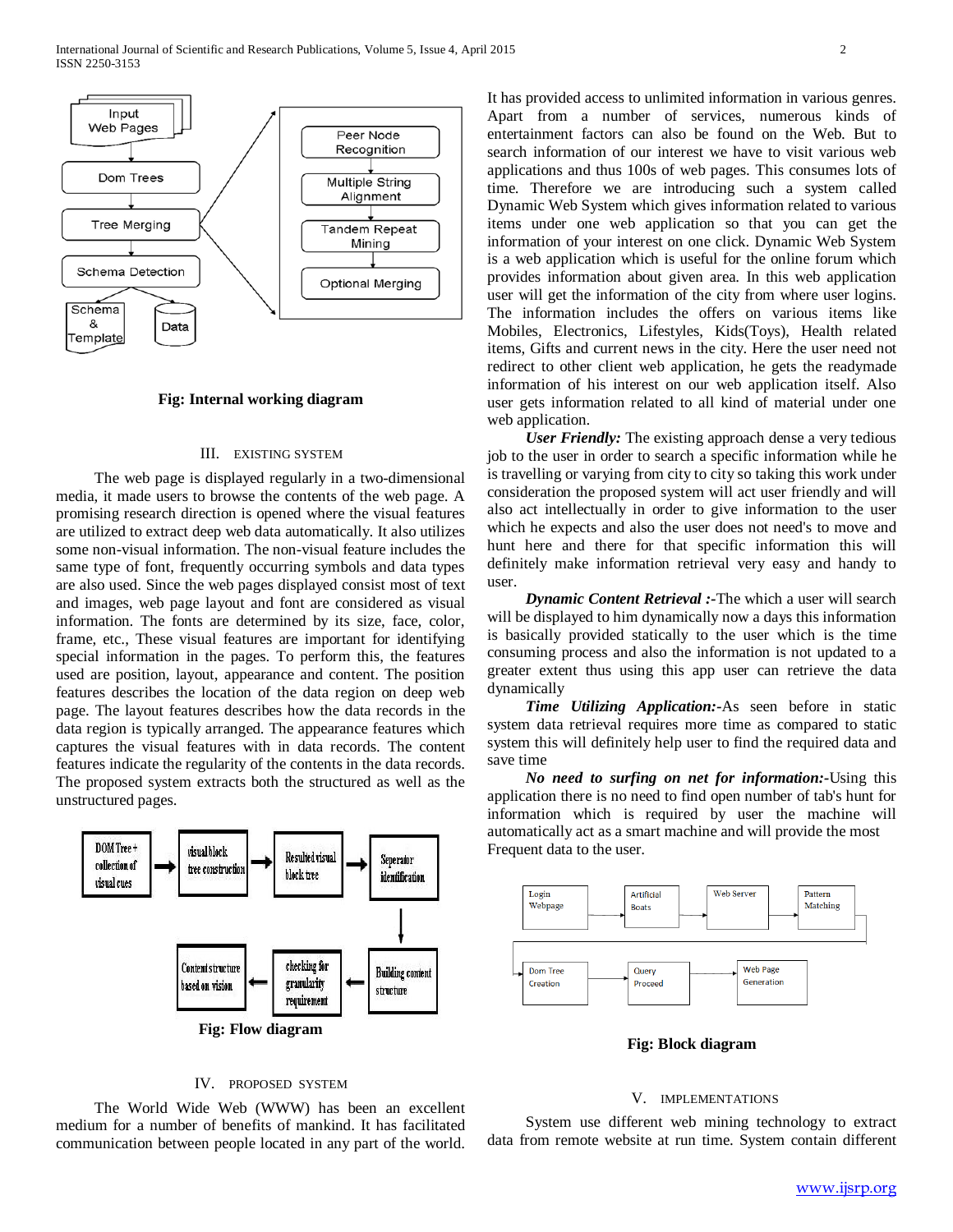client like city malls, news and hospitals. User can easily access all information from this application by just login to system. System to access the area information.



#### VI. MODULES

## **1.** Location extraction

 Location extraction is one of the most important module in this project which will automatically extract the location of the strings or in demand requirements of the user this use no of parameters and algorithms into it extraction module will extract the data thorugh service provide which have and unique ip address and also a new working module called rss feed can also be used for data extraction paper studies structured data extraction from Web pages, e.g., online product description pages. Existing approaches to data ex- traction include wrapper induction and automatic methods. In this paper, we propose an instance-based learning method, which performs ex- traction by comparing each new instance to be extracted with labeled instances

## **2.** Artificial bots

 Artificial bots are the interacting bots which will act upon the data which is searched by the user and will also act upon that specific data in order to sort the data artificial bots also play a vital role in decision making which they decide and on their own and provide the required data to the user. Decision making is the required need to user which will help bot's to extract the required data from no of web pages which a user extracts by surfing which makes a tedious and time computing for him.

## **3.** Dom parser

 The Document Object Model (DOM) is a cross-platform and language-independent convention for representing and interacting with objects in HTML, XHTML and XML documents. The nodes of every document are organized in a tree structure, called the DOM tree. Objects in the DOM tree may be addressed and manipulated by using methods on the objects. The public interface of a DOM is specified in its application programming interface (API).

**4.** Dom Tree Generation

 Content extraction is particularly useful for the visually impaired and blind. A common practice for improving web page accessibility for the visually impaired is to increase font size and decrease screen resolution; however, this also increases the size of the clutter, reducing effectiveness. Screen readers for the blind, like Hal Screen Reader by Dolphin Computer Access or Microsoft's Narrator, don't usually automatically remove such clutter either and often read out full raw HTML. Therefore, both groups benefit from extraction, as less material must be read to obtain the desired results.

## **5.** User interface

 A dynamic web page is then reloaded by the user or by a computer program to change some variable content. The updating information could come from the server, or from changes made to that page's DOM. This may or may not truncate the browsing history or create a saved version to go back to, but a dynamic web page update using Ajax technologies will neither create a page to go back to, nor truncate the web browsing history forward of the displayed page. Using Ajax technologies the end user gets one dynamic page managed as a single page in the web browser while the actual web content rendered on that page can vary.

## **6.** Web Page Generation

 The most notable difference between static and dynamic models of a system is that while a dynamic model refers to runtime model of the system, static model is the model of the system not during runtime. Another difference lies in the use of differential equations in dynamic model which are conspicuous by their absence in static model. Dynamic modeling is exible as it can change with time as it shows what an object does with many possibilities that might arise in time.

## VII. FUTURE SCOPE

- The member should be provided with the quick and easy access to information.
- The member can redirect to product details.
- The members are provided with the online newspaper reading in English.
- Can download information from the web.

## VIII. CONCLUSION

 Dynamic Web system is a web application which is useful for the online forums which provide information about given area. User only views information of the area where he login or open the website. Many web pages contain excessive clutter around the body of an article. Although much research has been done on content extraction, it is still a relatively new field. Our approach, working with the Document Object Model tree as opposed to raw HTML markup, enables us to perform Content Extraction, identifying and preserving the original data instead of summarizing it. The techniques that we have employed, though simple, are quite effective. As a result, we were able to implement our approach in a publicly-available Web proxy that anyone can use to extract content from HTML web pages for their own purposes.

#### ACKNOWLEDGMENT

.

 With all respect and gratitude, we would like to thank all people who have helped us directly or indirectly for the completion of this paper work. We express our heartily gratitude towards **Prof. A.A.Sali** for guiding us to understand the work conceptually and also for his constant encouragement to complete this Project work on **Dynamic Web System** We also express our thanks to **Prof C.N.Patki** Head of department of Computer Engineering for providing necessary information and